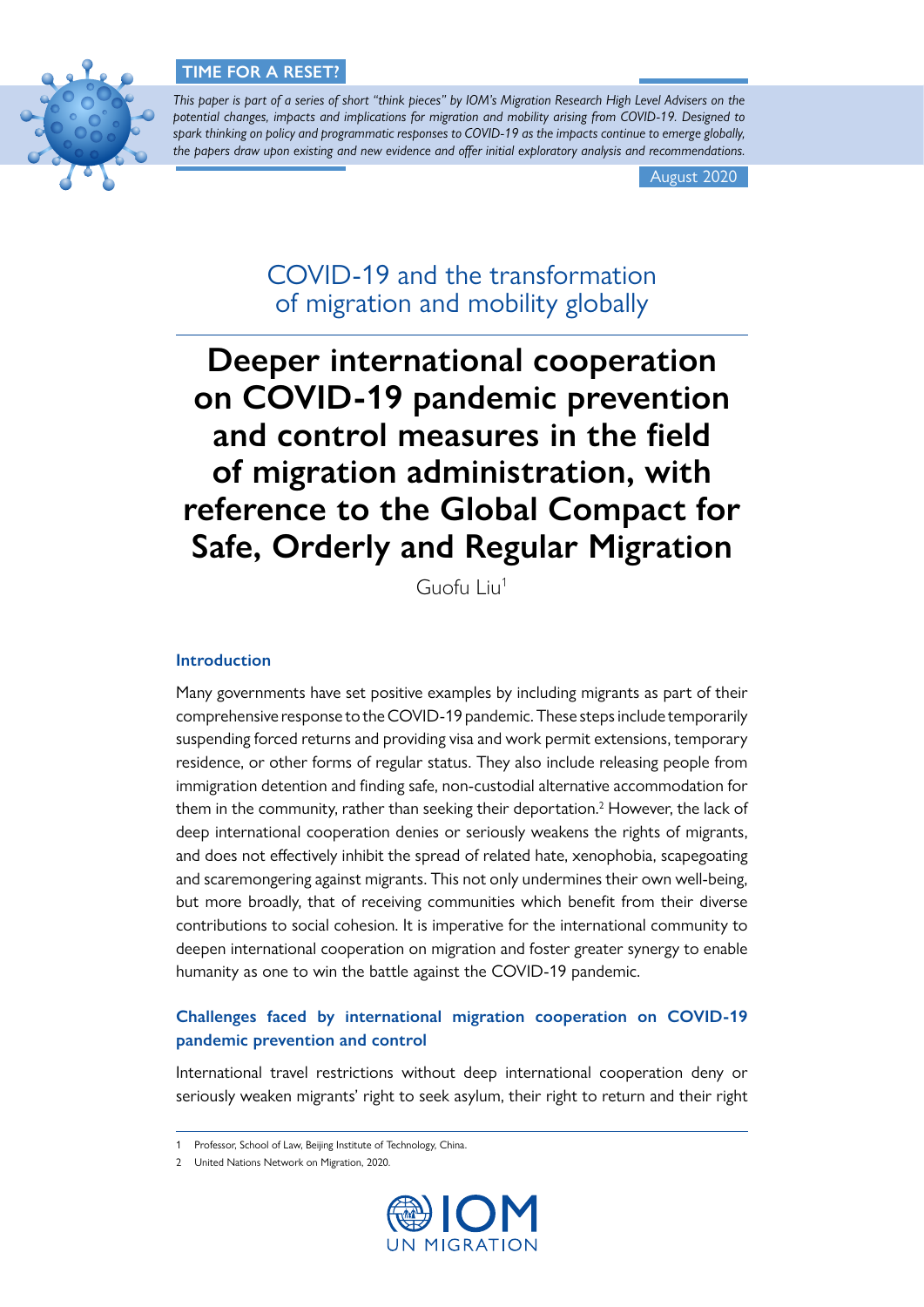

Deeper international cooperation on COVID-19 pandemic prevention and control measures in the field of migration administration, with reference to the Global Compact for Safe, Orderly and Regular Migration

**PAGE 2**

to family reunification. The COVID-19 pandemic has brought global mobility to a near standstill with border closures, air travel suspensions and complex restrictions on mobility.<sup>3</sup> According to the International Organization for Migration (IOM), 215 countries, territories and areas had implemented a total of 52,262 travel restrictions related to COVID-19 by 23 April 2020.

Forcibly displaced and other migrant populations, including people seeking asylum, are among the first to confront the harsh impacts of international travel restrictions and are the most affected by such restrictions. Several countries have closed entry to all foreigners, including asylum seekers.<sup>4</sup>

The right to return is seriously weakened, especially for countries that have large numbers of citizens abroad due to wide-ranging suspensions or reductions in international flights. Thousands of migrants trying to reach their home countries are currently stranded at borders all across the globe, in Asia, Africa, the Americas, or at sea by the shores of Europe, due to border closures.<sup>5</sup> Arrangements for temporary or charter flights are too limited to meet the needs of citizens abroad to return. Approval procedures for temporary or charter flights have become much stricter in many countries. Some countries cannot agree on arrangements for these flights for technical or political reasons. Further, many citizens abroad cannot afford skyrocketing air-ticket prices caused by suspensions or sharp reductions in international flights.

While international travel restrictions have been widely imposed around the world, some countries have gone further, suspending previously issued visas, residence permits and permanent residence permits, without making appropriate exceptions for foreign partners, dependent children and legal guardians of citizens, and permanent residents. Many families with different citizenships are then separated and are not able to reunite in a timely manner to look after each other during the COVID-19 pandemic.

Migrants who travel or live in inadequate and unsafe conditions, without access to water, sanitation and hygiene, including those living in homelessness, overcrowded shelters, informal settlements, camp situations, slums or those with precarious or inadequate housing, face serious trouble in the COVID-19 pandemic. COVID-19 infections in Singapore jumped to close to 14,000 cases, as more than 900 patients were detected on 25–26 April 2020. The majority of these cases were identified among foreign labourers holding work permits in the country and housed in dormitories.<sup>6</sup> Some migrants become homeless because they cannot afford or find

<sup>3</sup> CCSA, 2020.

<sup>4</sup> IOM, 2020a.

<sup>5</sup> OHCHR, 2020.

<sup>6</sup> Hakim, 2020.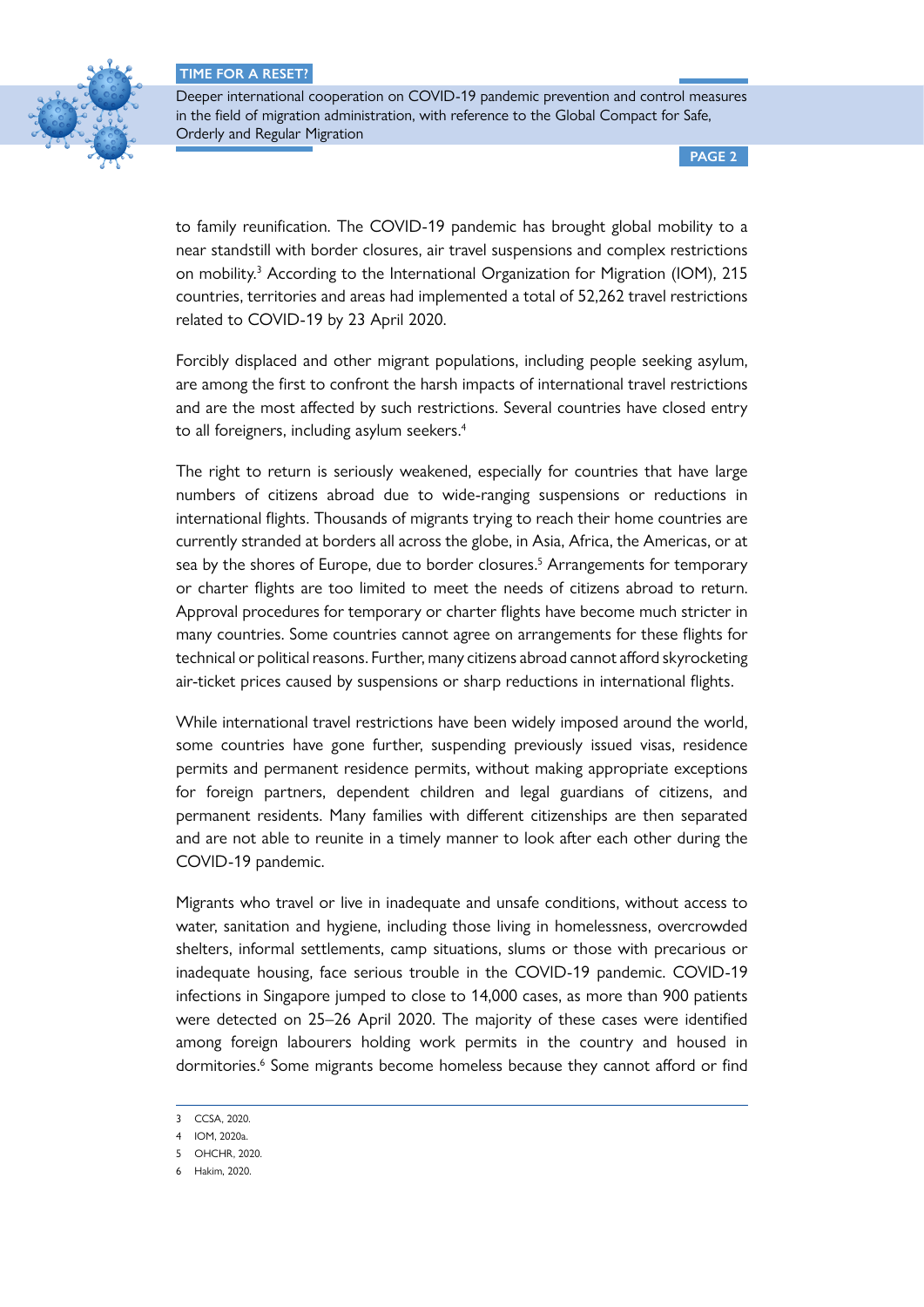

Deeper international cooperation on COVID-19 pandemic prevention and control measures in the field of migration administration, with reference to the Global Compact for Safe, Orderly and Regular Migration

**PAGE 3**

accommodation. They exhaust all their money and are without financial support from either the country of origin or of destination. It is not uncommon for locals to refuse to provide accommodation to migrants.

The COVID-19 pandemic has exacerbated pre-existing social and economic disparities, with migrants among these groups facing additional burdens of stigmatization and discrimination. Migrants often face obstacles in accessing health care, including language and cultural barriers, costs, lack of information and the widereaching consequences of xenophobic attitudes and behaviours. Undocumented migrants avoid hospitals for fear of identification and reporting, ultimately presenting late with potentially more advanced cases.<sup>7</sup> Anti-foreigner sentiment has surged online and in the streets.<sup>8</sup>

Early in the COVID-19 pandemic, United Nations High Commissioners Michelle Bachelet and Filippo Grandi warned that as fear and uncertainty increase, scapegoats are never far away. We have already seen anger and hostility directed at some people of East Asian origin.<sup>9</sup> Individuals perceived as ethnically Chinese or Asian, or belonging to certain ethnic and religious minorities, migrants, and foreigners have been blamed and vilified for spreading the virus.<sup>10</sup> A handful of political leaders have intentionally described COVID-19 as the "Chinese virus". Such language was advanced through the mainstream media, including *The Australian, Daily Telegraph* and *Der Spiegel*, as well as in social media. Other political party leaders have also been pushing anti-Asia sentiments, leading to a rising wave of hate against Asian-Americans. Discrimination and anti-migrant behaviour has extended to citizens returning from countries with high infection rates, who are treated as a source of imported COVID-19. When 14,000 Mozambican migrants returned home from South Africa, concerns grew that cross-border movements could potentially spread COVID-19 in their home country.11 COVID-19-related hate, xenophobia, scapegoating and scaremongering make targeted migrants more vulnerable to violence, inhibit them from expressing themselves and participating in public debate, expose them to political and social exclusion, isolation and stigmatization, and deter them from accessing medical treatment and other vital services.

# **Good practices in the area of international migration cooperation on COVID-19 pandemic prevention and control**

All countries should coordinate closely to support global efforts to counter the impacts of the COVID-19 pandemic, including proportionate international travel

<sup>7</sup> Devakumar et al., 2020.

<sup>8</sup> Guterres, 2020.

<sup>9</sup> Bachelet and Grandi, 2020.

<sup>10</sup> United Nations, 2020a:1.

<sup>11</sup> United Nations, 2020b.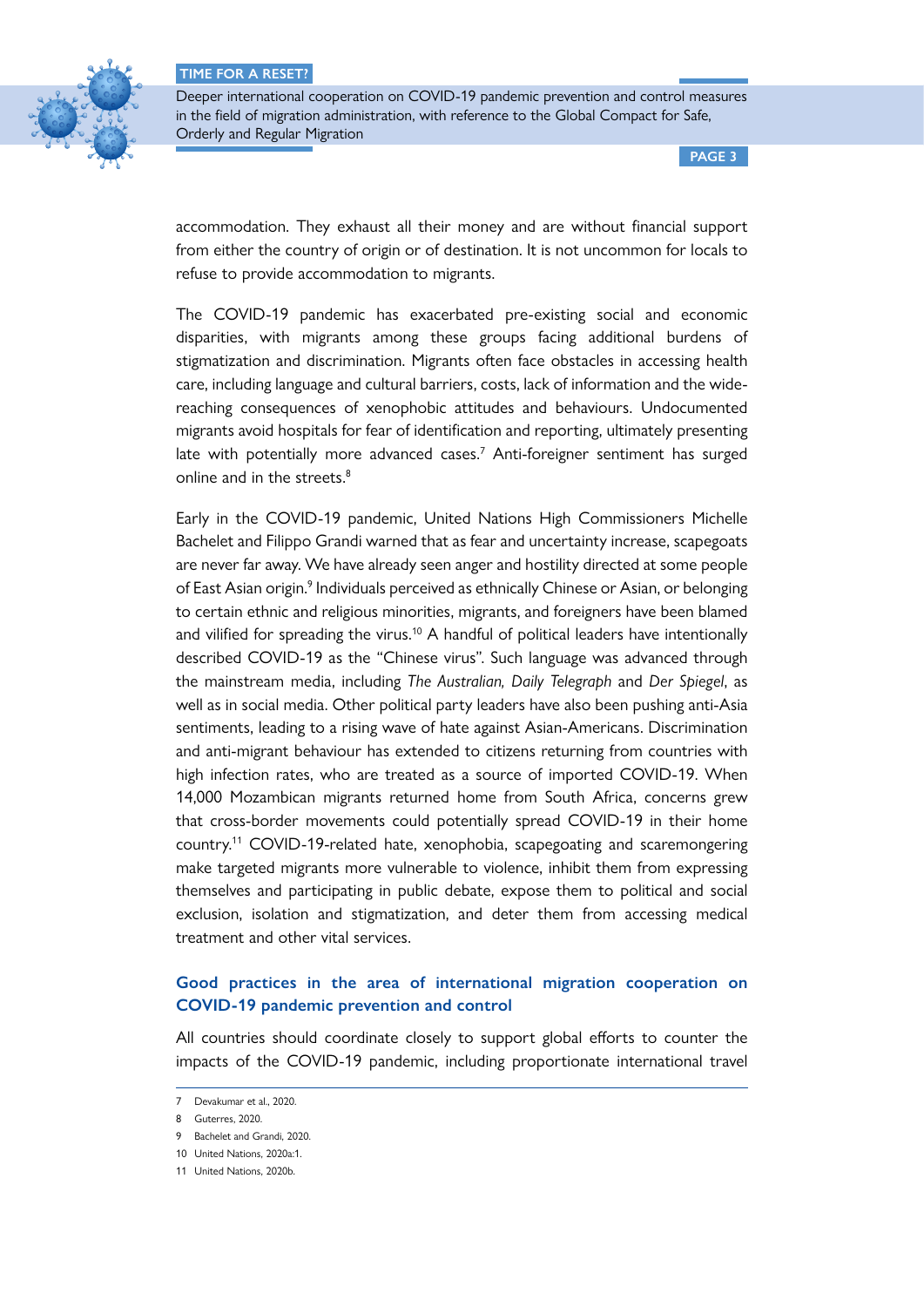

Deeper international cooperation on COVID-19 pandemic prevention and control measures in the field of migration administration, with reference to the Global Compact for Safe, Orderly and Regular Migration

**PAGE 4**

restrictions in accordance with national regulations and assistance where necessary to repatriate citizens. The United Nations Network on Migration has emphasized in a statement that limitations on freedom of movement should not unduly affect human rights and the right to seek asylum, and that restrictions should be applied in proportionate and non-discriminatory ways.

As a fundamental human right, particularly given the urgent needs arising from the COVID-19 pandemic, each country should unconditionally guarantee the right of all migrants and their families to return to the country of which they are nationals, and receive any of their citizens abroad to avoid forced stays in foreign countries. The entry and exit of foreign families of citizens and permanent residents of those countries should be actively facilitated and exceptions made in suspending previously issued visas and residence permits. The Government of Portugal is working hard to help Portuguese emigrants to return to Portugal in the summer of 2020.

Each country should provide support services for its citizens abroad to help them cope during the COVID-19 pandemic. Actions to limit the right to return are illegal and unacceptable under international migration law. Migrants who are returning to countries of origin, especially those who are returning from countries with high infection rates, must be included without discrimination in national responses, social protection and recovery strategies, and should be protected against stigma and exclusion in both private and public spheres. China invited leading Chinese experts to share COVID-19 prevention tips with citizens abroad via video link, and coordinated with other agencies to send more than 20 medical expert teams to as many countries to provide guidance for citizens abroad. China also helped its citizens abroad get in touch with local health providers and with experts in China, the latter via telemedicine platforms. In addition, China paid particular attention to the wellbeing of Chinese students abroad, delivering more than 1 million health kits.<sup>12</sup>

The entry and exit of citizens and foreigners involved in COVID-19 pandemic prevention and control should be actively facilitated. For both citizens and foreigners participating in epidemic prevention and control work, China provided 24-hour emergency visa services. Foreigners coming to China to participate in COVID-19 pandemic prevention and control may, according to their work needs, get residence permits for the duration of their work; priority is given to applications for permanent residence by those who make important contributions to COVID-19 pandemic prevention and control.

States of origin, transit and destination should work together to help migrants in serious trouble during the COVID-19 pandemic. The provision of all essential services, including accommodation, food, water and sanitation, should be separate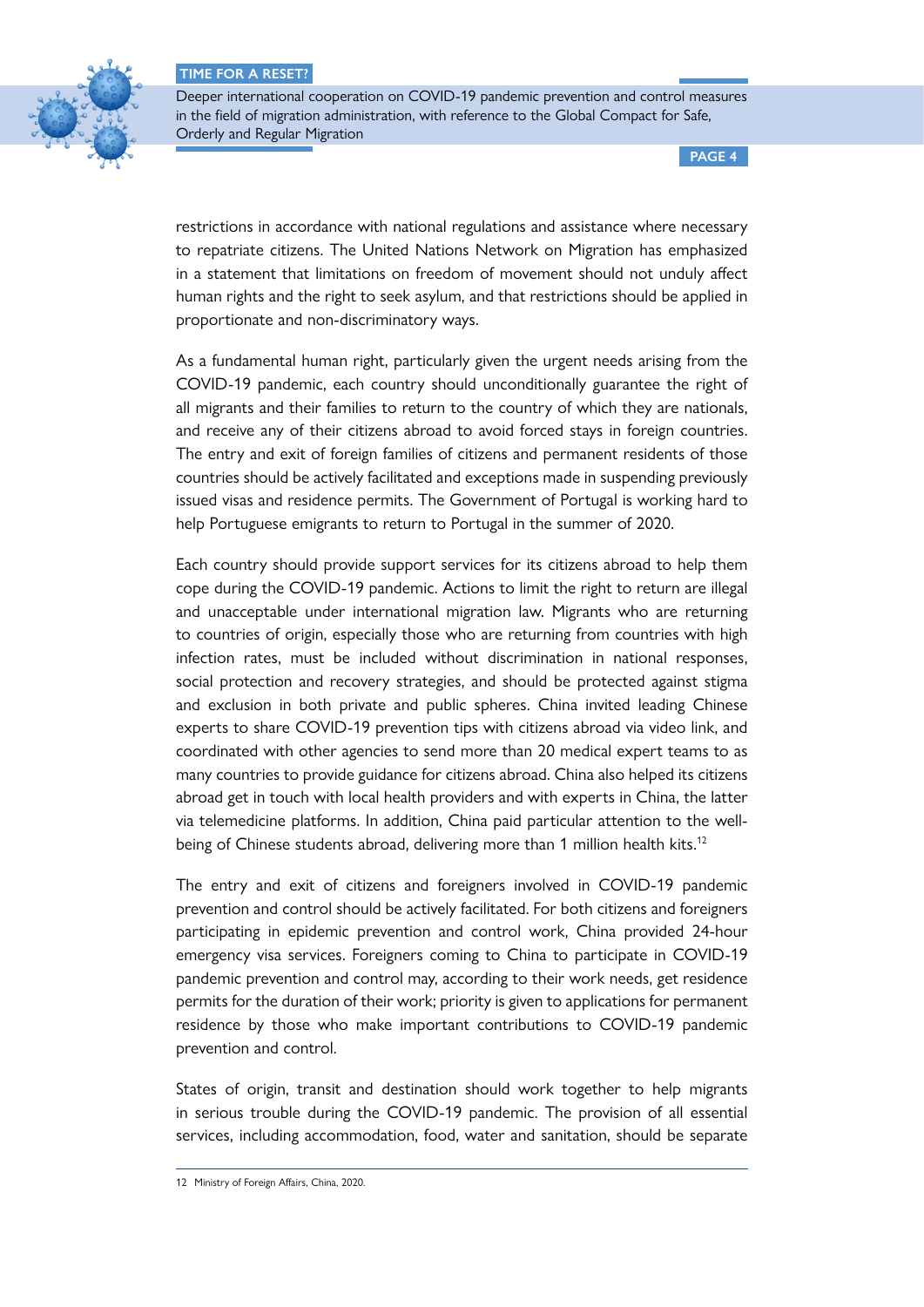

Deeper international cooperation on COVID-19 pandemic prevention and control measures in the field of migration administration, with reference to the Global Compact for Safe, Orderly and Regular Migration

**PAGE 5**

from immigration enforcement. For homeless migrants, measures could include using short-term rentals, emergency accommodation with no barriers as to their migratory status, and emergency financial aid for migrants who may have been working in the informal economy. Singapore promised that its migrant workforce would not be left in the dirt and would be given necessary care akin to that for Singaporean citizens.<sup>13</sup> The Portuguese Council of Ministers decided in April 2020 to temporarily grant all migrants and asylum seekers currently in the country full citizenship rights.

Global political leaders who maximize trust and minimize fear are critical to reducing anxiety and providing more effective responses during times of uncertainty and crises. The leaders of international organizations, including United Nations Secretary-General António Guterres, IOM Director General António Vitorino and national political leaders, including French President Emmanuel Macron and Philippine President Rodrigo Duterte, have spoken about the critical need to address xenophobia.

The international community should act in solidarity to ensure that public discourse and responses to COVID-19 do not contribute to xenophobia and racial discrimination. Such responses may include steps to prevent, monitor and address stigma and incidents of racism, xenophobia, incitement to discrimination, hatred and violence, and to hold those responsible to account. International reports about COVID-19-related hate, xenophobia, scapegoating and scaremongering are critical for all to know the truth and take appropriate actions. IOM's COVID-19 Analytical Snapshots No. 6,<sup>14</sup> No. 29,<sup>15</sup> and No. 33,<sup>16</sup> are designed to capture the latest information and analysis regarding stigmatization, discrimination and combating xenophobia and racism. The Asian Pacific Policy and Planning Council and Chinese for Affirmative Action have jointly documented 1,497 discriminatory and xenophobic incidents in the United States of America from 19 March to 15 April 2020.17

# **Proposals for deeper international cooperation on COVID-19 pandemic prevention and control, with reference to the Global Compact for Safe, Orderly and Regular Migration**

The COVID-19 pandemic has created opportunities to heighten international solidarity and inclusion. As the United Nations Secretary-General said at the meeting of G20 leaders in March 2020, only international cooperation can avoid a worst-case scenario. National efforts should be facilitated by international cooperation, which is one of a set of cross-cutting and interdependent guiding principles of the Global

<sup>13</sup> Hakim, 2020.

<sup>14</sup> IOM, 2020b.

<sup>15</sup> IOM, 2020c.

<sup>16</sup> IOM, 2020d.

<sup>17</sup> Jeung and Nham, 2020.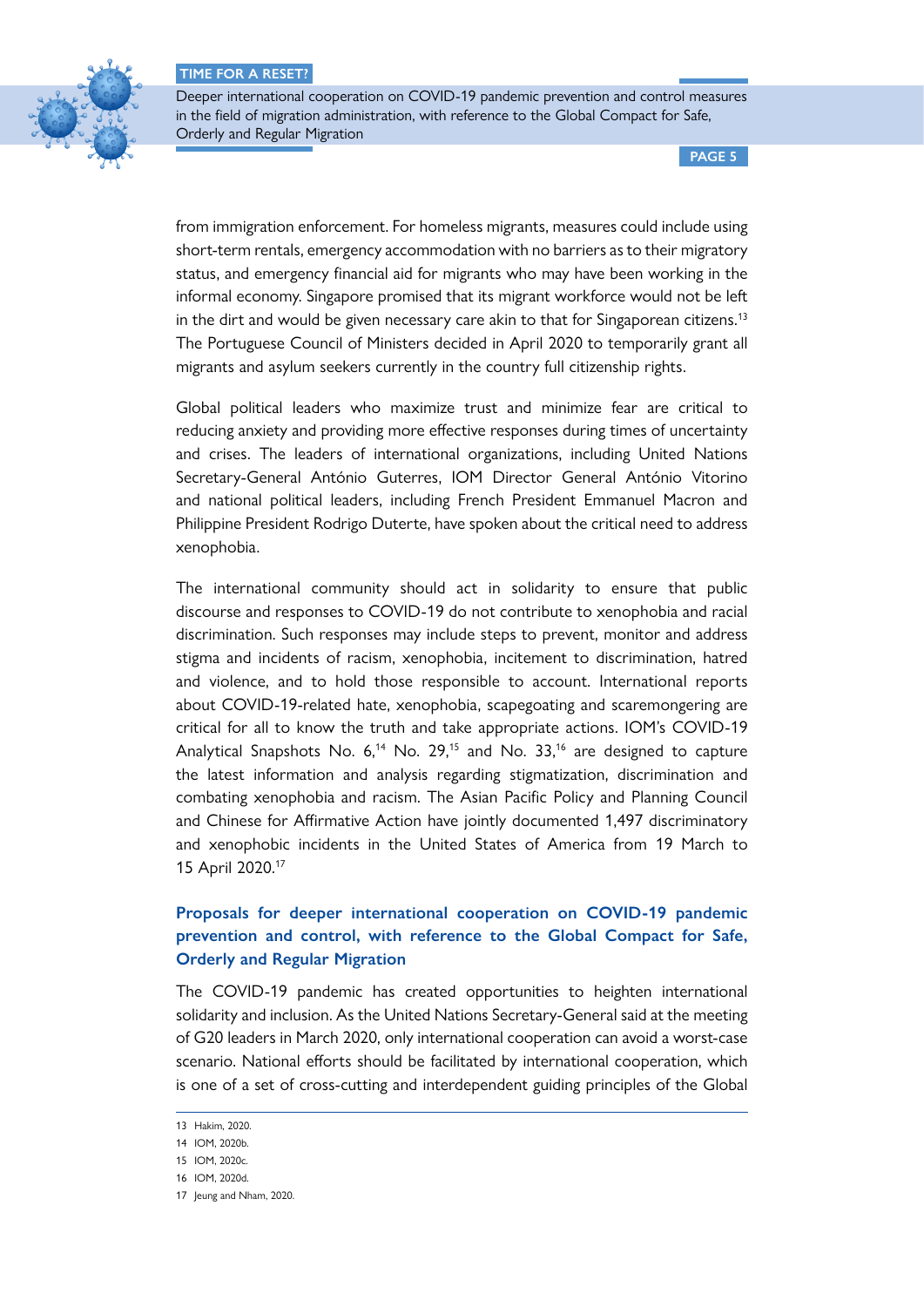

Deeper international cooperation on COVID-19 pandemic prevention and control measures in the field of migration administration, with reference to the Global Compact for Safe, Orderly and Regular Migration

**PAGE 6**

Compact for Safe, Orderly and Regular Migration, committing States to address migration by international, regional and bilateral cooperation and dialogue. In line with the commitments set out in the Global Compact, States share responsibilities to address each other's needs and concerns over migration, and an overarching obligation to respect, protect and fulfil the human rights of all migrants, regardless of their migration status, while protecting the health of all.

Objective 3 of the Global Compact calls for States to provide accurate and timely information at all stages of migration. In this regard, States should stop the spread of misinformation and the use of stigmatizing narratives by promoting and improving systematic bilateral, regional and international cooperation and dialogue to exchange information on migration-related trends, and encourage the sharing of international traveller data and research results on international migration measures in response to the COVID-19 pandemic. International support should be provided to countries that have been stigmatized for spreading the coronavirus. This includes encouraging international dialogue and understanding among different groups, translating rapid, accurate and balanced information for those most in need into migrant languages, as well as keeping related countries informed of discriminatory and xenophobic incidents.

Objective 7 of the Global Compact calls for States to address and reduce vulnerabilities in migration. To achieve this goal, States should stabilize and revitalize the global economy by stopping COVID-19-related hate, xenophobia, scapegoating and scaremongering, in order to focus efforts on fighting the COVID-19 pandemic. Specific support measures should be applied to ensure that vulnerable migrants in States of transit and destination have access to consular protection and humanitarian assistance, such as accommodation for homeless migrants and health kits for all migrants, with assistance being provided for States and regions with more vulnerable international migrants.

Objective 11 of the Global Compact calls for States to manage borders in an integrated, secure and coordinated manner. To manage national borders in a coordinated manner, States should promote bilateral and regional cooperation, facilitating necessary cross-border movements by enhancing coordination of international travel restriction policies, strengthening dialogue and reaching consensus on international travel restrictions among States of origin, transit and destination. Approval procedures for temporary or charter flights should be relaxed while the COVID-19 pandemic continues to evolve.

Objective 14 of the Global Compact calls for States to enhance consular protection, assistance and cooperation throughout the migration cycle. In this regard, States should better safeguard the rights and interests of all migrants at all times by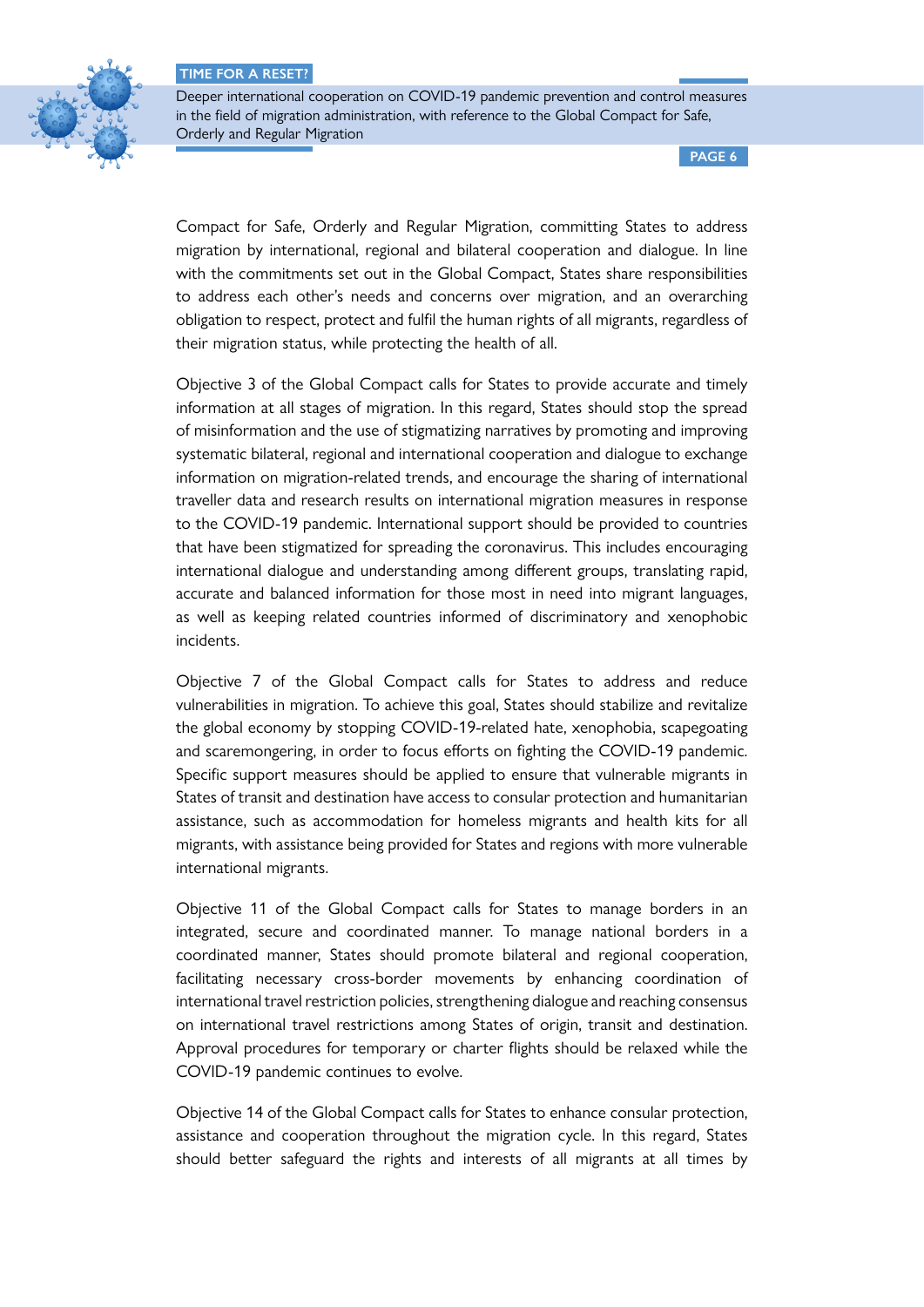

Deeper international cooperation on COVID-19 pandemic prevention and control measures in the field of migration administration, with reference to the Global Compact for Safe, Orderly and Regular Migration

**PAGE 7**

strengthening consular capacities to identify, protect and assist citizens abroad who are in a vulnerable situation because of COVID-19, providing consular support including online medical advice and guidance, and health kits to every citizen abroad in need of help. Support should also include bringing back citizens stranded abroad, through maintaining close contacts among governments of countries of origin, transit and destination and their departments in charge of diplomacy, health, education, police and immigration to facilitate visa extensions, as well as providing medical diagnosis and treatment for citizens abroad.

Objective 23 of the Global Compact calls for States to strengthen international cooperation and global partnerships for safe, orderly and regular migration. To accomplish this, States should support each other and take joint action to address the challenges faced by each country by enhancing multilateral platforms, particularly promoting the role of international meetings and conferences in facilitating the highlevel diplomacy needed to address international migration challenges, supporting IOM efforts to play a greater role in global cooperation, as well as establishing a governance mechanism for international coordination on international migration measures responding to the COVID-19 pandemic.

### **Conclusion**

The COVID-19 outbreak is spreading worldwide, posing enormous threats to the life and health of migrants and bringing formidable risks and challenges to migration administration in States of origin, transit and destination, including border closures, suspensions of visas, waves of xenophobia, and weakened protections of migrant rights. No country can address these new risks and challenges of the COVID-19 pandemic on its own. It is imperative for the international community to address each other's needs and concerns over migrants and fight the COVID-19 pandemic through solidarity and cooperation, building a global community of international migration for all.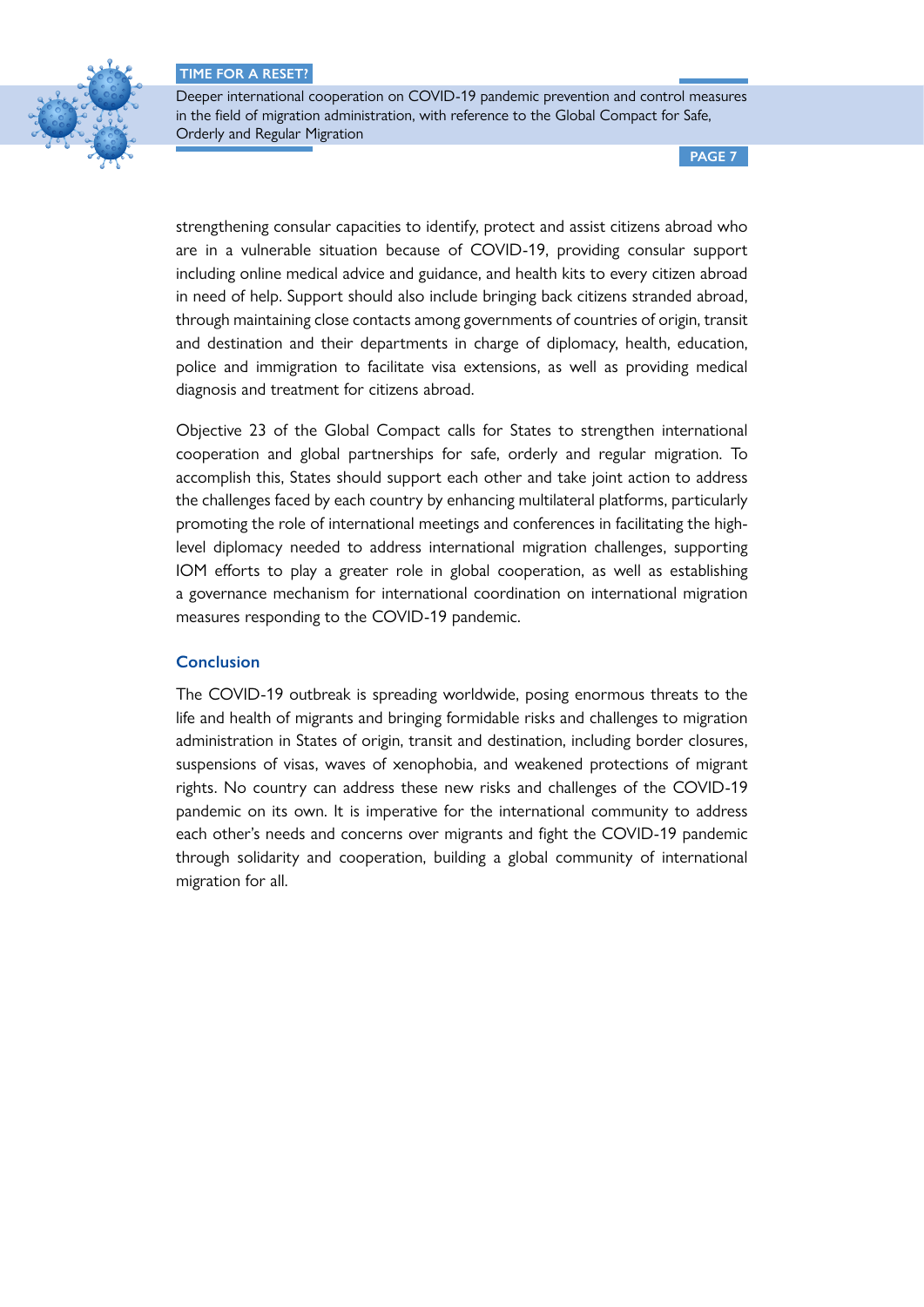

Deeper international cooperation on COVID-19 pandemic prevention and control measures in the field of migration administration, with reference to the Global Compact for Safe, Orderly and Regular Migration

**PAGE 8**

### **References**

Bachelet, M. and F. Grandi

2020 The coronavirus outbreak is a test of our systems, values and humanity. United Nations High Commissioner for Refugees USA, 12 March. Available at [www.unhcr.org/en-us/news/](http://www.unhcr.org/en-us/news/latest/2020/3/5e69eea54/coronavirus-outbreak-test-systems-values-humanity.html) [latest/2020/3/5e69eea54/coronavirus-outbreak-test-systems-values-humanity.html.](http://www.unhcr.org/en-us/news/latest/2020/3/5e69eea54/coronavirus-outbreak-test-systems-values-humanity.html)

Committee for the Coordination of Statistical Activities (CCSA)

2020 *How COVID-19 is changing the world: A statistical perspective*. United Nations Statistics Division, May. Available at [https://unstats.un.org/unsd/ccsa/documents/covid19-report-ccsa.pdf.](https://unstats.un.org/unsd/ccsa/documents/covid19-report-ccsa.pdf)

Devakumar, D., G. Shannon, S.S. Bhopal and I. Abubakar

2020 Racism and discrimination in COVID-19 responses. *The Lancet*, 395(10231):1194.

Guterres, A.

2020 "We must act now to strengthen the immunity of our societies against the virus of hate." Secretary-General of the United Nations, 8 May. Available at [www.un.org/en/coronavirus/](http://www.un.org/en/coronavirus/we-must-act-now-strengthen-immunity-our-societies-against-virus-hate) [we-must-act-now-strengthen-immunity-our-societies-against-virus-hate.](http://www.un.org/en/coronavirus/we-must-act-now-strengthen-immunity-our-societies-against-virus-hate)

#### Hakim, A.

2020 Singapore sees spike in COVID-19 infections. *MSN News*, 27 April. Available at [www.msn.com/](http://www.msn.com/en-my/news/world/singapore-sees-spike-in-covid-19-infections/ar-BB13g7PD?li=BBr8RiH) [en-my/news/world/singapore-sees-spike-in-covid-19-infections/ar-BB13g7PD?li=BBr8RiH](http://www.msn.com/en-my/news/world/singapore-sees-spike-in-covid-19-infections/ar-BB13g7PD?li=BBr8RiH).

International Organization for Migration (IOM)

- 2020a COVID-19 Analytical Snapshot #23: Travel restrictions and mobility update. 24 April. Available at [www.iom.int/sites/default/files/documents/covid-19\\_analytical\\_snapshot\\_23\\_-\\_](http://www.iom.int/sites/default/files/documents/covid-19_analytical_snapshot_23_-_travel_restrictions_and_mobility_-_update.pdf) [travel\\_restrictions\\_and\\_mobility\\_-\\_update.pdf.](http://www.iom.int/sites/default/files/documents/covid-19_analytical_snapshot_23_-_travel_restrictions_and_mobility_-_update.pdf)
- 2020b COVID-19 Analytical Snapshot #6: Stigmatization & discrimination. 2 April. Available at [www.](http://www.iom.int/sites/default/files/documents/covid-19_analytical_snapshot_6_-_stigmatization_and_discrimination.pdf) [iom.int/sites/default/files/documents/covid-19\\_analytical\\_snapshot\\_6\\_-\\_stigmatization\\_and\\_](http://www.iom.int/sites/default/files/documents/covid-19_analytical_snapshot_6_-_stigmatization_and_discrimination.pdf) [discrimination.pdf.](http://www.iom.int/sites/default/files/documents/covid-19_analytical_snapshot_6_-_stigmatization_and_discrimination.pdf)
- 2020c COVID-19 Analytical Snapshot #29: Stigmatization and discrimination UPDATE. Available at [www.iom.int/sites/default/files/documents/covid-19\\_analytical\\_snapshot\\_29\\_stigmatization\\_](http://www.iom.int/sites/default/files/documents/covid-19_analytical_snapshot_29_stigmatization_and_discrimination_update.pdf) [and\\_discrimination\\_update.pdf.](http://www.iom.int/sites/default/files/documents/covid-19_analytical_snapshot_29_stigmatization_and_discrimination_update.pdf)
- 2020d COVID-19 Analytical Snapshot #33: Combating xenophobia and racism. 8 May. Available at [www.iom.int/sites/default/files/documents/covid-19\\_analytical\\_snapshot\\_33\\_combating\\_](http://www.iom.int/sites/default/files/documents/covid-19_analytical_snapshot_33_combating_xenophobia.pdf) [xenophobia.pdf](http://www.iom.int/sites/default/files/documents/covid-19_analytical_snapshot_33_combating_xenophobia.pdf).
- Jeung, R. and K. Nham
- 2020 Incidents of coronavirus-related discrimination. Asian Pacific Policy and Planning Council and Chinese for Affirmative Action. 23 April. Available at [www.asianpacificpolicyandplanningcouncil.](http://www.asianpacificpolicyandplanningcouncil.org/wp-content/uploads/STOP_AAPI_HATE_MONTHLY_REPORT_4_23_20.pdf) [org/wp-content/uploads/STOP\\_AAPI\\_HATE\\_MONTHLY\\_REPORT\\_4\\_23\\_20.pdf.](http://www.asianpacificpolicyandplanningcouncil.org/wp-content/uploads/STOP_AAPI_HATE_MONTHLY_REPORT_4_23_20.pdf)
- Ministry of Foreign Affairs, China
- 2020 State Councilor and Foreign Minister Wang Yi meets the press. Embassy of the People's Republic of China in the Socialist Republic of Viet Nam, 24 May. Available at [www.fmprc.gov.](http://www.fmprc.gov.cn/ce/cevn/eng/xwdt/t1782262.htm) [cn/ce/cevn/eng/xwdt/t1782262.htm.](http://www.fmprc.gov.cn/ce/cevn/eng/xwdt/t1782262.htm)

Office of the United Nations High Commissioner for Human Rights (OHCHR)

2020 COVID-19: Governments must protect the rights of migrants during the pandemic and beyond, UN experts urge. Geneva, 26 May. Available at [www.ohchr.org/EN/NewsEvents/](http://www.ohchr.org/EN/NewsEvents/Pages/DisplayNews.aspx?NewsID=25904&LangID=E) [Pages/DisplayNews.aspx?NewsID=25904&LangID=E](http://www.ohchr.org/EN/NewsEvents/Pages/DisplayNews.aspx?NewsID=25904&LangID=E).